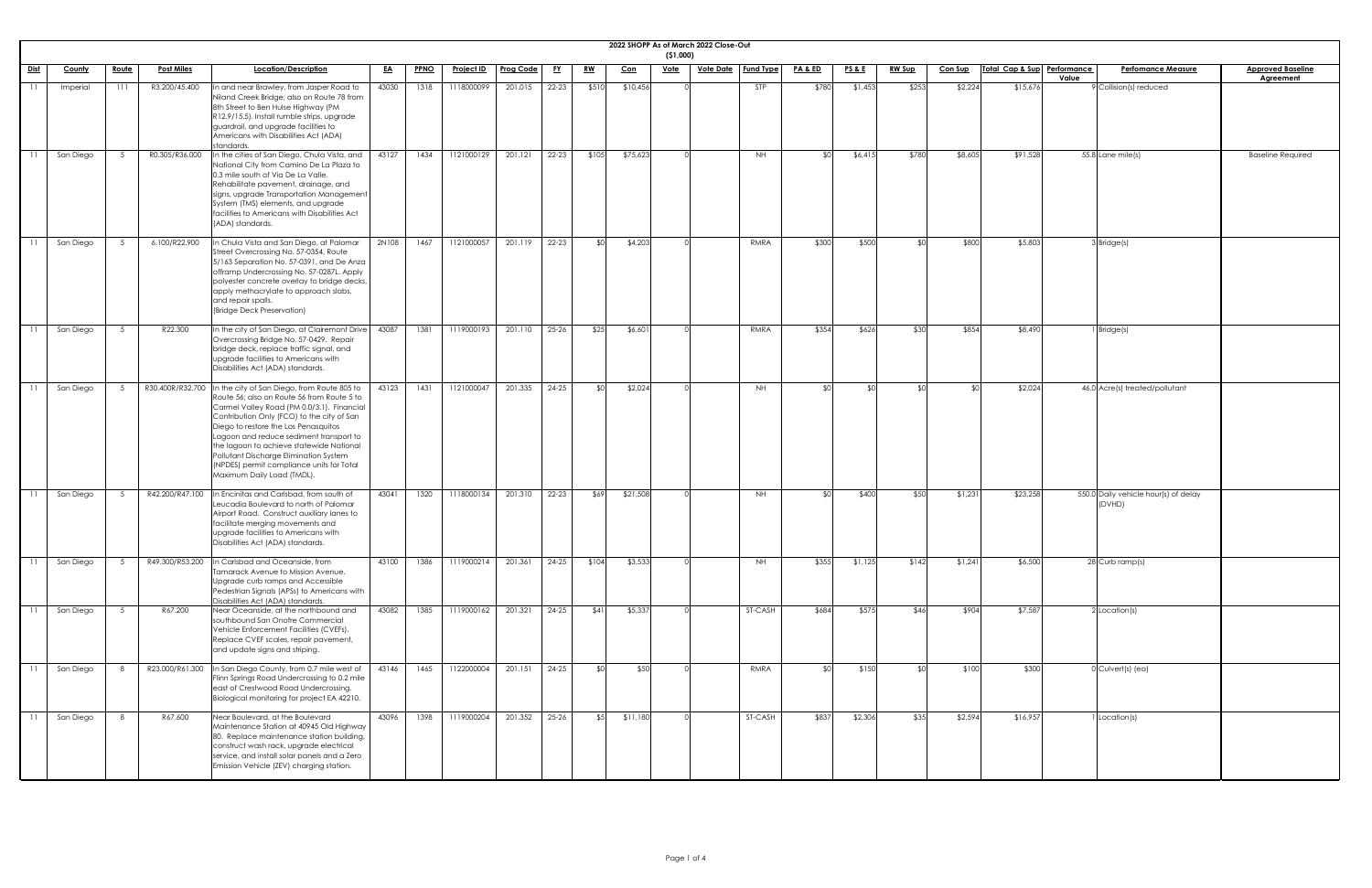|                 |                |              |                   |                                                                                                                                                                                                                                                                                                                                                                                                          |           |             |                                                   |                  |           |           |            | ( \$1,000) | 2022 SHOPP As of March 2022 Close-Out |                  |                    |                 |               |                |                             |                                    |                                              |
|-----------------|----------------|--------------|-------------------|----------------------------------------------------------------------------------------------------------------------------------------------------------------------------------------------------------------------------------------------------------------------------------------------------------------------------------------------------------------------------------------------------------|-----------|-------------|---------------------------------------------------|------------------|-----------|-----------|------------|------------|---------------------------------------|------------------|--------------------|-----------------|---------------|----------------|-----------------------------|------------------------------------|----------------------------------------------|
| Dist            | County         | <u>Route</u> | <b>Post Miles</b> | Location/Description                                                                                                                                                                                                                                                                                                                                                                                     | <u>EA</u> | <b>PPNO</b> | <u>Project ID</u>                                 | <b>Prog Code</b> | <u>FY</u> | <u>RW</u> | <u>Con</u> | Vote       | <u>Vote Date</u>                      | <b>Fund Type</b> | <u>PA &amp; ED</u> | <u>PS&amp;E</u> | <b>RW Sup</b> | <b>Con Sup</b> | Total Cap & Sup Performance | <b>Perfomance Measure</b><br>Value | <b>Approved Baseline</b><br><b>Agreement</b> |
| $\overline{11}$ | San Diego      | 15           | 0.400/R10.600     | In the city of San Diego, from Main Street to<br>Route 52. Rehabilitate culverts, upgrade<br>lighting, replace signs, install new<br>Transportation Management System (TMS)<br>elements, and upgrade facilities to<br>Americans with Disabilities (ADA) standards.                                                                                                                                       | 43019     | 1315        | 1118000001                                        | 201.151          | $22 - 23$ | \$366     | \$23,819   |            |                                       | RMRA             | \$1,610            | \$4,466         | \$197         | \$3,998        | \$34,456                    | 71 Culvert(s) (ea)                 |                                              |
| $\overline{11}$ | San Diego      | 15           |                   | M18.200/M23.700 In the city of San Diego, from Poway Road<br>to Rancho Bernardo Road. Upgrade curb<br>ramps, Accessible Pedestrian Signals (APSs).<br>and pedestrian crossings to Americans with<br>Disabilities Act (ADA) standards, upgrade<br>Closed Caption TV (CCTV) cameras and<br>traffic signals, and restore wrong-way<br>driving preventative measures at exit<br>ramps.                       | 43097     | 1399        | 1119000207                                        | 201.361          | $25 - 26$ | \$47      | \$3,360    |            |                                       | NH               | \$312              | \$752           | \$72          | \$1,220        | \$5,763                     | 20 Curb ramp(s)                    |                                              |
|                 | San Diego      | 56           | 0.000/2.900       | In the city of San Diego, from Route 5 to<br>west of Carmel Valley Road. Rehabilitate<br>pavement, install Light Emitting Diode (LED)<br>lighting, and upgrade facilities to<br>Americans with Disabilities Act (ADA)<br>standards.                                                                                                                                                                      | 43093     | 1400        | 1119000202                                        | 201.121          | $25 - 26$ | \$109     | \$17,165   |            |                                       | <b>NH</b>        | \$877              | \$1,807         | \$129         | \$3,202        | \$23,289                    | $13.0$ Lane mile(s)                |                                              |
| $\overline{11}$ | San Diego      | 67           | R4.100/15.900     | Near Lakeside and Eucalyptus Hills, from<br>north of Riverford Road to Ellie Lane.<br>Rehabilitate culverts, upgrade lighting,<br>enhance highway worker safety, and<br>upgrade facilities to Americans with<br>Disabilities Act (ADA) standards.                                                                                                                                                        | 43031     | 1314        | 1118000095                                        | 201.151          | $23 - 24$ | \$350     | \$8,573    |            |                                       | RMRA             | \$1,128            | \$1,461         | \$305         | \$1,527        | \$13,344                    | 35 Culvert(s) (ea)                 |                                              |
|                 | 11   San Diego |              | 76 RO.000/R8.100  | In Oceanside, from Route 5 to east of<br>Melrose Drive. Rehabilitate pavement and<br>drainage systems, enhance highway<br>worker safety, upgrade traffic signals and<br>roadside signs, and upgrade facilities to<br>Americans with Disabilities Act (ADA)<br>standards.                                                                                                                                 |           |             | 43091 1390 1119000198 201.121 24-25 \$16 \$28,354 |                  |           |           |            |            |                                       | NH               | \$1,867            | \$2,803         | \$30          | \$3,698        | \$36,768                    | 33.0 Lane mile(s)                  |                                              |
| $\overline{11}$ | San Diego      | 76           | R17.500/52.200    | Near Pala, Pauma Valley, Rincon, and La<br>Jolla Amago, from east of Route 15 to west<br>of Route 79. Rehabilitate culverts, replace<br>signs, upgrade lighting, and upgrade<br>facilities to Americans with Disabilities Act<br>(ADA) standards.                                                                                                                                                        | 43027     | 1307        | 1118000084                                        | 201.151          | $23 - 24$ | \$500     | \$13,909   |            |                                       | RMRA             | \$1,533            | \$1,506         | \$1,587       | \$2,224        | \$21,259                    | 82 Culvert(s) (ea)                 |                                              |
|                 | San Diego      | 78           | 0.000/N17.700     | In and near Oceanside, Vista, San Marcos,<br>and Escondido, from Route 5 to North<br>Broadway. Rehabilitate pavement,<br>upgrade facilities to Americans with<br>Disabilities Act (ADA) standards, upgrade<br>bridge rail, upgrade Transportation<br>Management System (TMS) elements,<br>replace damaged sign panels, upgrade<br>safety features, and make operational<br>improvements to reduce delay. | 43040     | 1319        | 1118000128                                        | 201.121          | $22-23$   | \$2,050   | \$104,263  |            |                                       | <b>NH</b>        | \$6,804            | \$8,824         | \$876         | \$14,884       | \$137,701                   | 80.4 Lane mile(s)                  | <b>Baseline Required</b>                     |
|                 | San Diego      | 78           | 33.700/37.300     | Near Ramona, from west of Haverford Road<br>to east of Magnolia Avenue. Rehabilitate<br>pavement and drainage systems, replace<br>roadside sign panels, and upgrade facilities<br>to Americans with Disabilities Act (ADA)<br>standards.                                                                                                                                                                 | 43088     | 1382        | 1119000195                                        | 201.121          | $24-25$   | \$650     | \$16,204   |            |                                       | <b>NH</b>        | \$1,485            | \$1,811         | \$380         | \$2,681        | \$23,21                     | 9.1 Lane mile(s)                   |                                              |
|                 | San Diego      | 78           | 37.200/60.000     | Near Ramona, from east of Magnolia<br>Avenue to west of Wynola Road.<br>Rehabilitate pavement and drainage<br>systems, replace roadside sign panels, and<br>upgrade facilities to Americans with<br>Disabilities Act (ADA) standards.                                                                                                                                                                    | 43089     | 1383        | 1119000197                                        | 201.121          | $25 - 26$ | \$435     | \$25,609   |            |                                       | <b>NH</b>        | \$1,864            | \$1,696         | \$1,039       | \$3,821        | \$34,464                    | $45.6$ Lane mile(s)                |                                              |
| $\overline{11}$ | San Diego      | 79           | 11.200/44.700     | Near Julian, from 0.5 mile north of Milk<br>Ranch Road to 1.1 mile south of Chihuahua<br>Valley Road. Rehabilitate pavement,<br>replace signs, construct Transportation<br>Management System (TMS) elements, and<br>upgrade guardrail.                                                                                                                                                                   | 43081     | 1384        | 1119000161                                        | 201.121          | $24 - 25$ | \$30      | \$26,538   |            |                                       | <b>NH</b>        | \$1,528            | \$1,791         | \$24          | \$2,939        | \$32,850                    | $66.7$ Lane mile(s)                |                                              |
|                 | San Diego      | 79           | 20.300/53.000     | Near Santa Ysabel, Warner Springs, and<br>Holcomb Village, from north of Route 78 to<br>the Riverside County line. Rehabilitate<br>culverts, replace sign panels, and make<br>bicycle and pedestrian improvements.                                                                                                                                                                                       | 43036     | 1313        | 1118000109                                        | 201.151          | $23 - 24$ | \$175     | \$7,350    |            |                                       | RMRA             | \$963              | \$1,221         | \$669         | \$1,399        | \$11,777                    | 90 Culvert(s) (ea)                 |                                              |

| <u>ine</u> |
|------------|
|            |
|            |
|            |
|            |
|            |
|            |
|            |
|            |
|            |
|            |
|            |
|            |
|            |
|            |
|            |
|            |
|            |
|            |
|            |
|            |
| ed         |
|            |
|            |
|            |
|            |
|            |
|            |
|            |
|            |
|            |
|            |
|            |
|            |
|            |
|            |
|            |
|            |
|            |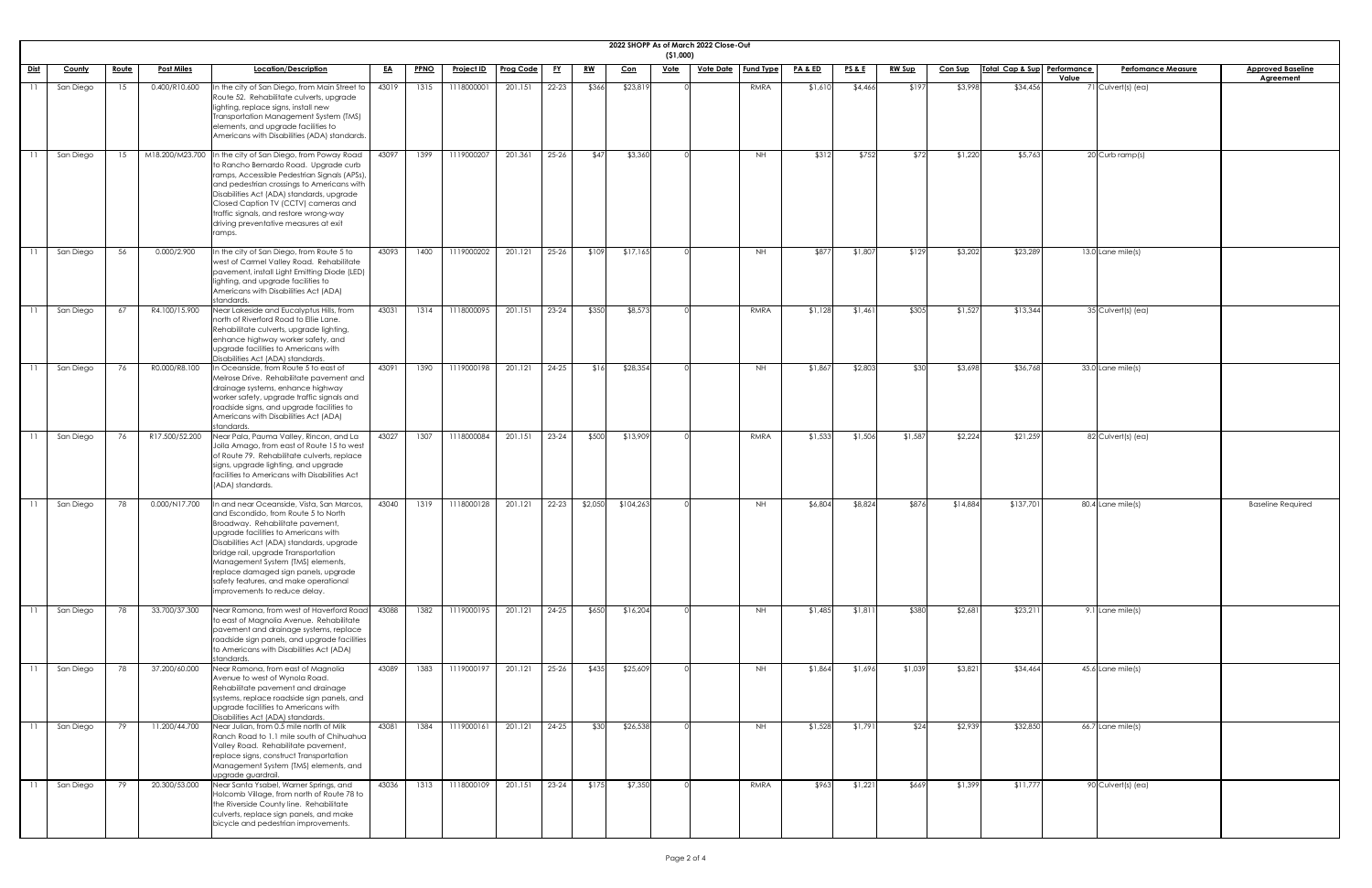|             |               |              |                   |                                                                                                                                                                                                                                                                                                                                                                                                                                      |           |             |                   |                  |           |           |            | (51,000)    | 2022 SHOPP As of March 2022 Close-Out |             |                    |                 |               |                |                             |       |                                 |                                              |
|-------------|---------------|--------------|-------------------|--------------------------------------------------------------------------------------------------------------------------------------------------------------------------------------------------------------------------------------------------------------------------------------------------------------------------------------------------------------------------------------------------------------------------------------|-----------|-------------|-------------------|------------------|-----------|-----------|------------|-------------|---------------------------------------|-------------|--------------------|-----------------|---------------|----------------|-----------------------------|-------|---------------------------------|----------------------------------------------|
| <u>Dist</u> | <b>County</b> | <u>Route</u> | <b>Post Miles</b> | Location/Description                                                                                                                                                                                                                                                                                                                                                                                                                 | <u>EA</u> | <b>PPNO</b> | <u>Project ID</u> | <b>Prog Code</b> | <u>FY</u> | <u>RW</u> | <u>Con</u> | <b>Vote</b> | <u>Vote Date</u>   Fund Type          |             | <u>PA &amp; ED</u> | <u>PS&amp;E</u> | <u>RW Sup</u> | <b>Con Sup</b> | Total Cap & Sup Performance | Value | <b>Perfomance Measure</b>       | <b>Approved Baseline</b><br><b>Agreement</b> |
|             | San Diego     | 94           | 1.400/16.000      | In and near San Diego and Lemon Grove,<br>from Route 5 (PM 1.416) to east of Millar<br>Ranch Road. Rehabilitate culverts,<br>rehabilitate pavement, replace signs,<br>upgrade Transportation Management<br>System (TMS) elements, and upgrade<br>facilities to Americans with Disabilities Act<br>(ADA) standards.<br>(G13 Contingency)                                                                                              | 43034     | 1303        | 1118000104        | 201.151          | $23 - 24$ | \$1,800   |            |             |                                       | RMRA        | \$2,825            | \$4,147         | \$1,404       | ¶∩\$           | \$10,176                    |       | $\overline{37}$ Culvert(s) (ea) | <b>Baseline Required</b>                     |
|             | San Diego     | 94           | 15.300/65.300     | Near Jamul, Campo, and Boulevard, from<br>south of Route 54/Jamacha Road to Route<br>8; also on Route 188, from the Mexico<br>border to Route 94 (PM 0.0/1.850).<br>Rehabilitate culverts, upgrade curb ramps<br>to Americans with Disabilities Act (ADA)<br>standards, replace roadside signs, install<br>rumble strips, and upgrade lighting.<br>(G13 Contingency)                                                                 | 43026     | 1306        | 1118000083        | 201.151          | $23 - 24$ | \$1,420   |            |             |                                       | RMRA        | \$2,335            | \$2,118         | \$1,327       | \$∩            | \$7,200                     |       | 91 Culvert(s) (ea)              |                                              |
|             | San Diego     | 125          | 13.800            | In La Mesa, at Panorama Drive<br>Undercrossing No. 57-0309; also in the city of<br>San Diego at San Diego River - Hollins Lake<br>Bridge No. 57-0983R. Apply polyester<br>concrete overlay to bridge decks, apply<br>methacrylate to approach slabs, and repair<br>spalls.<br>(Bridge Deck Preservation)                                                                                                                             | 2N142     | 1468        | 1121000265        | 201.119          | 22-23     |           | \$2,100    |             |                                       | RMRA        | \$250              | \$400           |               | \$650          | \$3,400                     |       | $2$ Bridge(s)                   |                                              |
|             | San Diego     | 163          | 1.600/2.800       | In the city of San Diego, at various locations<br>from Quince Street Overcrossing Bridge No.<br>57-0216K to Washington Street Overcrossing<br>Bridge No. 57-0220. Replace bridge rail<br>within Cabrillo Freeway Historic District.                                                                                                                                                                                                  | 43013     | 1276        | 1117000171        | 201.112          | 24-25     | \$256     | \$9,473    |             |                                       | HBRR-S      | \$4,740            | \$2,409         | \$212         | \$3,633        | \$20,723                    |       | 1,959.0 Linear feet rail        |                                              |
|             | San Diego     | 163          | 4.400/R10.800     | In the city of San Diego, from Friars Road to<br>Kearny Villa Road. Upgrade Transportation<br>Management System (TMS) elements,<br>upgrade Weigh-In-Motion (WIM) scale,<br>enhance highway worker safety, and make<br>pedestrian safety improvements.                                                                                                                                                                                | 43048     | 1355        | 1118000260        | 201.315          | 22-23     |           | \$7,297    |             |                                       | RMRA        | \$800              | \$1,180         | \$∩           | \$1,530        | \$10,808                    |       | 3 Field element(s)              |                                              |
|             | San Diego     | 805          | 0.100/14.600      | In and near the cities of San Diego, Chula<br>Vista, and National City, from south of<br>Route 5 (PM 0.149) to Route 15.<br>Rehabilitate roadway, rehabilitate culverts,<br>construct auxiliary lanes, add bike trail and<br>pedestrian bridge as complete streets<br>elements, upgrade safety devices,<br>enhance highway worker safety, upgrade<br>lighting, and make bicycle and pedestrian<br>improvements.<br>(G13 Contingency) | 43023     | 1311        | 1118000029        | 201.122          | $23-24$   | \$1,305   |            |             |                                       | NH          | \$6,652            | \$16,138        | \$1,660       | ¶∩\$           | \$25,755                    |       | 71.6 Lane mile(s)               | <b>Baseline Required</b>                     |
|             | San Diego     | 805          | 2.900/13.600      | In and near the cities of San Diego, Chula<br>Vista, and National City, from Palm Avenue<br>to Federal Boulevard at various locations;<br>also on Route 5 at the Palomar Street<br>Overcrossing. Rehabilitate five bridges.                                                                                                                                                                                                          | 43090     | 1387        | 1119000199        | 201.110          | $24 - 25$ | \$74      | \$6,064    |             |                                       | <b>RMRA</b> | \$337              | \$442           | ¢Λ            | \$1,091        | \$8,012                     |       | $5$ Bridge(s)                   |                                              |
|             | San Diego     | 805          | 14.600/23.700     | In the city of San Diego, from Route 15 to<br>Route 52. Add and upgrade Transportation<br>Management System (TMS) elements,<br>rehabilitate pavement, rehabilitate<br>drainage, replace signs, and enhance<br>highway worker safety.<br>(G13 Contingency)                                                                                                                                                                            | 43032     | 1309        | 1118000102        | 201.315          | $22 - 23$ | \$360     |            |             |                                       | RMRA        | \$2,863            | \$5,804         | \$117         | ו∩≯            | \$9,144                     |       | 141 Field element(s)            | <b>Baseline Required</b>                     |
|             | San Diego     | 805          | 23.700/28.500     | In the city of San Diego, from north of Route<br>52 to Route 5. Rehabilitate culverts,<br>upgrade Transportation Management<br>System (TMS) elements, replace signs,<br>enhance highway worker safety, upgrade<br>lighting, and upgrade facilities to<br>Americans with Disabilities Act (ADA)<br>standards.                                                                                                                         | 43038     | 1308        | 1118000114        | 201.151          | $23 - 24$ | \$1,000   | \$32,889   |             |                                       | RMRA        | \$1,479            | \$4,285         | \$126         | \$7,289        | \$47,068                    |       | 15 Culvert(s) (ea)              |                                              |

| $\overline{\phantom{a}}$ |
|--------------------------|
|                          |
|                          |
|                          |
|                          |
|                          |
|                          |
|                          |
|                          |
|                          |
|                          |
|                          |
|                          |
|                          |
|                          |
|                          |
|                          |
|                          |
|                          |
|                          |
|                          |
| ֚֘֝                      |
|                          |
|                          |
|                          |
|                          |
|                          |
|                          |
|                          |
|                          |
| ֚֘֝                      |
|                          |
|                          |
|                          |
|                          |
|                          |
|                          |
|                          |
|                          |
|                          |